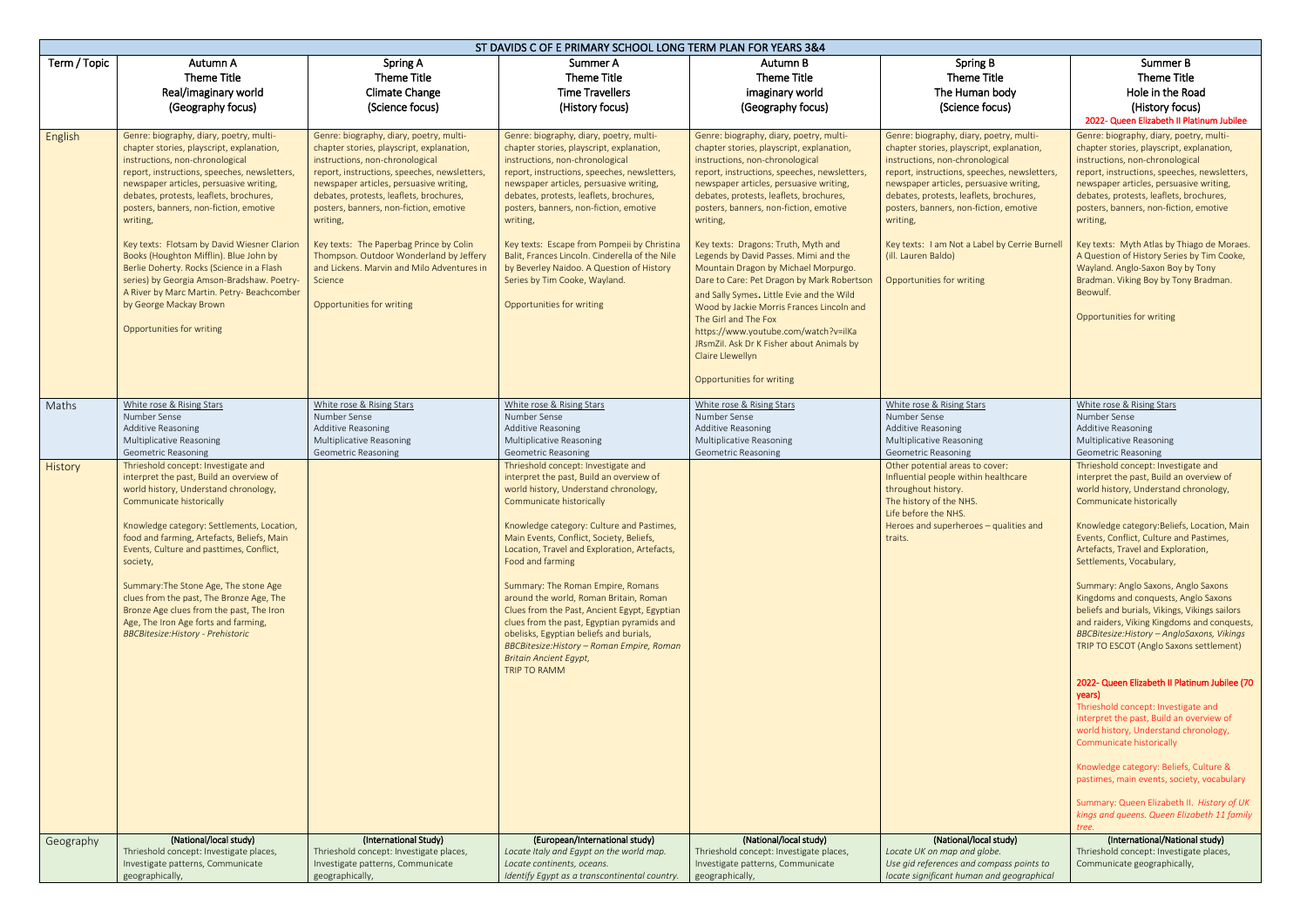|         | Knowledge category: Physical processes,<br>Human features, Erosion and deposition:<br>management, Physical features, location,<br>Summary: Erosion and deposition: rivers,<br>Erosion and deposition: coasts, | Knowledge category: Physical processes,<br>human processes, Human features,<br>technigues, Diversity, Location,<br>Summary: Landscapes: weathering,<br>Transportation: cities, Transportation:                                            | Population sizes, transport, weathering.<br>Tourism and its benefits and impacts.<br>The construction of the Sharm-el-Sheikh wall.<br>Describing maps of the world 2: Prime<br>Meridian (North to south line), Western | Knowledge category: Physical features,<br>Human features, Physical processes,<br>Summary: Landscape rivers, Landscape<br>mountains,                                                                   | features. Identify and name major cities of<br>the UK, rivers, oceans, mountains. Use maps<br>of cities and town to locate places of<br>healthcare e.g key for hospital.<br>BBCBitesize: Geography- Geography skills, | Knowledge category: Location, Diversity,<br>Human Features, Physical Features, Physical<br>processes, Techniques, Vocabulary,<br>Summary: Europe, Europe Population,<br>Europe rivers, Europe Mountains, The Water                                                      |
|---------|---------------------------------------------------------------------------------------------------------------------------------------------------------------------------------------------------------------|-------------------------------------------------------------------------------------------------------------------------------------------------------------------------------------------------------------------------------------------|------------------------------------------------------------------------------------------------------------------------------------------------------------------------------------------------------------------------|-------------------------------------------------------------------------------------------------------------------------------------------------------------------------------------------------------|-----------------------------------------------------------------------------------------------------------------------------------------------------------------------------------------------------------------------|-------------------------------------------------------------------------------------------------------------------------------------------------------------------------------------------------------------------------------------------------------------------------|
|         | Transportation: national, Earthquakes and<br>Volcanoes: plate tectonics, Earthquakes and<br>volcanoes: The Pacific Ring of Fire,                                                                              | international, International trade: food,<br>International trade: natural resources,<br>International Trade: tourism, Climate                                                                                                             | Hemisphere and Eastern Hemisphere<br><b>BBCBitesize: Geography- Geography Skills</b>                                                                                                                                   | BBCBitesize: Geography- The natural world,<br>fieldwork                                                                                                                                               |                                                                                                                                                                                                                       | Cycle, The Water cycle: clouds and<br>precipitation,                                                                                                                                                                                                                    |
|         | Earthquakes and Volcanoes: impact,<br>BBCBitesize: Geography- The natural world,<br>fieldwork,<br>TRIP TO DAWLISH WARREN (Devon wildlife<br>trust workshops).                                                 | Change,<br>Describing maps of the world 1: Equator,<br>Tropics of Cancer (Northern Hemisphere),<br>Tropics of Capricorn (Southern Hemisphere)<br>BBCBitesize: Geography- Geography skills,<br>Human geography, sustainability, fieldwork, |                                                                                                                                                                                                                        | TRIP TO HALDON FOREST                                                                                                                                                                                 |                                                                                                                                                                                                                       | Describing maps of the world 3: Lines of<br>Latitude (east-west direction) and lines of<br>Longitude (north-south direction)<br>BBCBitesize: Geography- Geography skills,<br>The natural world, Human geography,<br>sustainability,                                     |
|         |                                                                                                                                                                                                               |                                                                                                                                                                                                                                           |                                                                                                                                                                                                                        |                                                                                                                                                                                                       |                                                                                                                                                                                                                       | 2022- Queen Elizabeth II Platinum Jubilee (70<br>years).<br>Thrieshold concept: Investigate places,<br>Investigate patterns, Communicate<br>geographically,                                                                                                             |
|         |                                                                                                                                                                                                               |                                                                                                                                                                                                                                           |                                                                                                                                                                                                                        |                                                                                                                                                                                                       |                                                                                                                                                                                                                       | Knowledge category: Human features,<br>Physical features, location, Diversity,<br>techniques, vocabulary                                                                                                                                                                |
|         |                                                                                                                                                                                                               |                                                                                                                                                                                                                                           |                                                                                                                                                                                                                        |                                                                                                                                                                                                       |                                                                                                                                                                                                                       | Summary: The United Kingdom, Continents<br>& Oceans. Identify countries of the British<br>Empire and commonwealth. Similarities and<br>differences between these countries. Locate<br>of these on the world map, population,<br>weathering, natural resources, tourism. |
| Science | Threshold concept:                                                                                                                                                                                            | Threshold concept:                                                                                                                                                                                                                        | Threshold concept:                                                                                                                                                                                                     | Threshold concept:                                                                                                                                                                                    | Threshold concept:                                                                                                                                                                                                    | Threshold concept:                                                                                                                                                                                                                                                      |
|         | Knowledge category: Chemistry                                                                                                                                                                                 | Knowledge category: Biology, Physics                                                                                                                                                                                                      | Knowledge category: Physics,                                                                                                                                                                                           | Knowledge category: Biology,                                                                                                                                                                          | Knowledge category: Biology, Physics                                                                                                                                                                                  | Knowledge category: Chemistry                                                                                                                                                                                                                                           |
|         | Summary: BIOLOGY- fossils. CHEMISTRY-<br>rocks, fossils, soils,<br>BBCBitesize: science- Materials, Buoyancy,<br>Ongoing investigation - Plant Doctor                                                         | Summary: BIOLOGY- Understanding plants,<br>Plant adaptation. PHYSICS- electricity,<br>electric circuits,<br>BBCBitesize: science- Plants, humans & the<br>environment, Electricity,                                                       | Summary: PHYSICS- movement on surfaces,<br>forces & magnetism. PHYSICS- Earths<br>movement in space, moon relative to the<br>Earth,<br>BBCBitesize: science- Forces & Motion,                                          | Summary: BIOLOGY-Animal nutriton, animal<br>food chains, animal classification, habitats,<br>animals evolution & inheritance, Animal<br>adaptation.<br>BBCBitesize: science- Animals, Life cycles and | Summary: BIOLOGY- Human nutrition,<br>Human skeletal & Muscular systems, Human<br>digestive system, Human teeth, Human<br>evolution & inheritance. PHYSICS-Light &<br>seeing, Sound & hearing,                        | Summary: CHEMISTRY- solids liquids gases,<br>water cycle,<br><b>BBCBitesize: science- Matherials</b><br>Ongoing investigation - Plant Doctor                                                                                                                            |
|         |                                                                                                                                                                                                               | Ongoing investigation - Plant Doctor                                                                                                                                                                                                      | magnets, friction & resistence,<br>Ongoing investigation - Plant Doctor                                                                                                                                                | reproduction, Food chains & habitats,<br>Adaptation, inheritance and evolution<br>TRIP TO DARTMOOR ZOO                                                                                                | www.kidshealth.org - Bones & Skeletal<br>System, Brain & Nervous System, Digestive<br>System, Ears, Endocrine System, Hair,<br>Healthy Weight, Heart & Circulatory System,                                            |                                                                                                                                                                                                                                                                         |
|         |                                                                                                                                                                                                               |                                                                                                                                                                                                                                           |                                                                                                                                                                                                                        | Ongoing investigation - Plant Doctor                                                                                                                                                                  | Lungs & Respiratory System, Immune<br>System, Muscular System, Nails, Nose, Skins,<br>Teeth, Tongue Urinary System,<br>BBCBitesize: science- The human Body, Light                                                    |                                                                                                                                                                                                                                                                         |
|         |                                                                                                                                                                                                               |                                                                                                                                                                                                                                           |                                                                                                                                                                                                                        |                                                                                                                                                                                                       | & sound,                                                                                                                                                                                                              |                                                                                                                                                                                                                                                                         |
| Art     |                                                                                                                                                                                                               | Threshold concept: Develop ideas, Master                                                                                                                                                                                                  | Threshold concept: Develop ideas, Master                                                                                                                                                                               | Threshold concept: Develop ideas, Master                                                                                                                                                              | Ongoing investigation - Plant Doctor<br>Threshold concept: Develop ideas, Master                                                                                                                                      | 2022- Queen Elizabeth II Platinum Jubilee (70                                                                                                                                                                                                                           |
|         |                                                                                                                                                                                                               | practical skills, Take inspiration.                                                                                                                                                                                                       | practical skills, Take inspiration.                                                                                                                                                                                    | practical skills, Take inspiration.                                                                                                                                                                   | practical skills, Take inspiration.                                                                                                                                                                                   | years).<br>Threshold concept: Develop ideas, Master                                                                                                                                                                                                                     |
|         |                                                                                                                                                                                                               | Knowledge Category: Process, Artists and                                                                                                                                                                                                  | Knowledge Category: Media & materials,                                                                                                                                                                                 | Knowledge Category: Techniques, colour                                                                                                                                                                | Knowledge Category: Emotions, Artists and                                                                                                                                                                             | practical skills, Take inspiration.                                                                                                                                                                                                                                     |
|         |                                                                                                                                                                                                               | artisans, Effects, Styles and periods,<br>vocabulary                                                                                                                                                                                      | Techniques, Artists and artisans, Styles and<br>periods, vocabulary.                                                                                                                                                   | therory, artists and artisans, styles and<br>periods, vocabulary,                                                                                                                                     | artisans, Visual language, Styles and periods,<br>Colour theory, effects,                                                                                                                                             | Knowledge Category: Media & materials,                                                                                                                                                                                                                                  |
|         |                                                                                                                                                                                                               | Main focus: Digital media (Photography)-<br>images, videos, sound recordings,<br>perspective, viewpoints, shapes,                                                                                                                         | Main focus: Collage, Sculpture & Textiles-<br>range of materials, tesselation, mosaic,<br>shape, line, texture. Animals.                                                                                               | Main focus: Printmaking-Repeat patterns,<br>layers of 2 or more colours, printing blocks<br>(nature). Painting. Abstract Art.                                                                         | Main focus: Drawing- portraiture. Painting.<br>Symbolism, All work no play, Family life.                                                                                                                              | colour theory, visual language, styles &<br>periods, vocabulary, Techniques, process,<br>effects,                                                                                                                                                                       |
|         |                                                                                                                                                                                                               | juxtapositions. Cityscape art. Drawing.<br>TRIP TO EXETER CITY CENTRE                                                                                                                                                                     |                                                                                                                                                                                                                        |                                                                                                                                                                                                       |                                                                                                                                                                                                                       | Main focus: Royalty                                                                                                                                                                                                                                                     |
|         |                                                                                                                                                                                                               | Main artist: Modern photograpers, Yvonne<br>Jacquette, Richard Estes,                                                                                                                                                                     | Main artist: Ancient Egypt,                                                                                                                                                                                            | Main artist: William Morris, Pier Mondrian<br>(tree paintings), Mark Rothko,                                                                                                                          | Main artist: LS Lowry, Rene Magritte, Susan<br>Lordi                                                                                                                                                                  | Main artist: Hans Holbein the younger.<br>Artists who have portrayed the queen                                                                                                                                                                                          |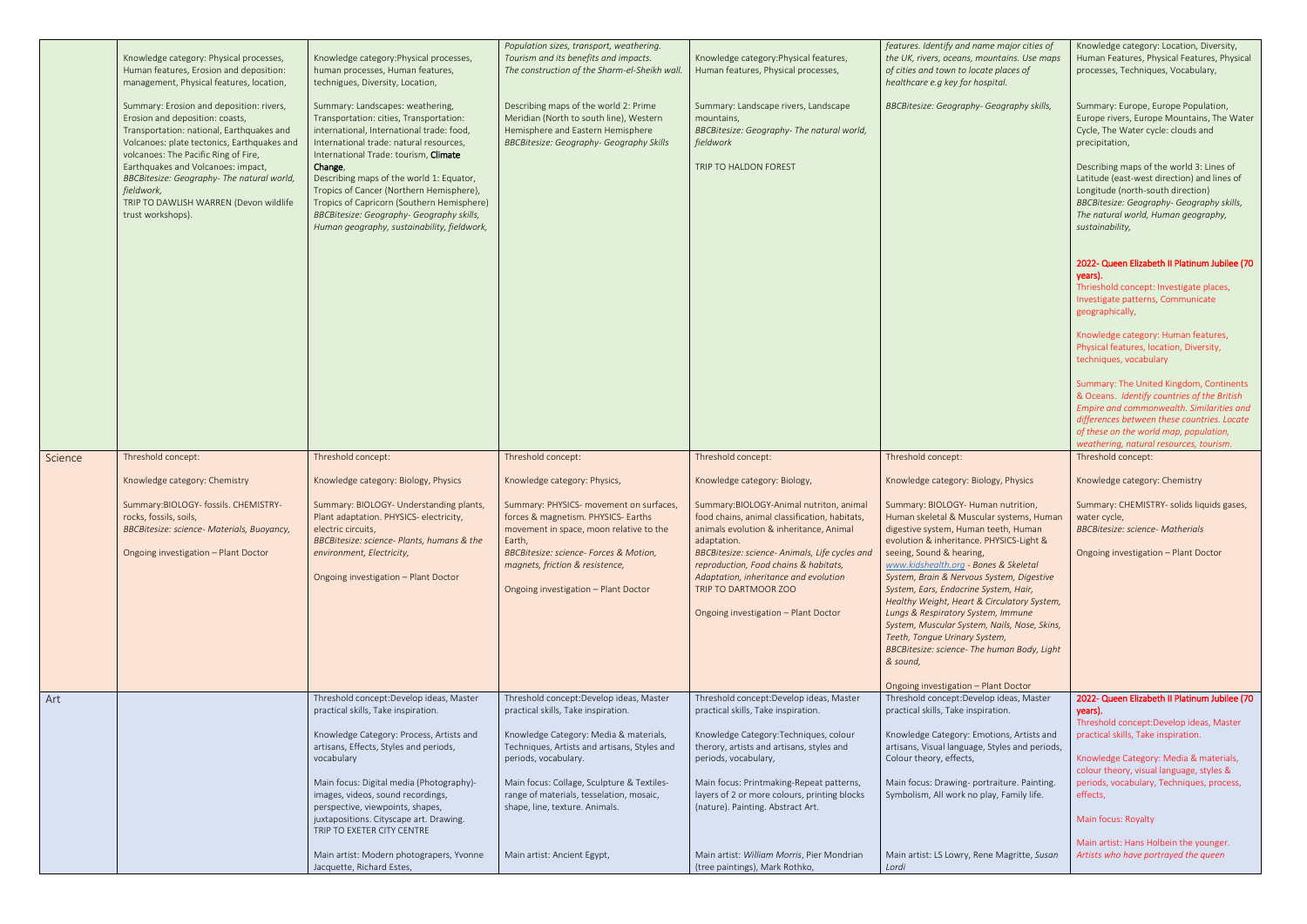|             |                                                                                                                                                                                                                                                                                                                                                                                                                                                                 | Text/Book: A Walk in London by Salvatore<br>Rubbino                                                                                                                                                                                                                                                                                                                                                                                            |                                                                                                                                                                                                                | Text/Book: The Colours of History: How<br>Colours Shaped the World by Clive Gifford,<br>illustrated by Marc-Etienne Peintre                                                                                                                                      | Text/Book: Poetry-Paint me a Poem by<br>Grace Nichols                                                                                                                                                                                                                                                                                                                                                                                     | throughout her reign, include postal stamps<br>and coins.                                                                                                                                                                                                                                                                |
|-------------|-----------------------------------------------------------------------------------------------------------------------------------------------------------------------------------------------------------------------------------------------------------------------------------------------------------------------------------------------------------------------------------------------------------------------------------------------------------------|------------------------------------------------------------------------------------------------------------------------------------------------------------------------------------------------------------------------------------------------------------------------------------------------------------------------------------------------------------------------------------------------------------------------------------------------|----------------------------------------------------------------------------------------------------------------------------------------------------------------------------------------------------------------|------------------------------------------------------------------------------------------------------------------------------------------------------------------------------------------------------------------------------------------------------------------|-------------------------------------------------------------------------------------------------------------------------------------------------------------------------------------------------------------------------------------------------------------------------------------------------------------------------------------------------------------------------------------------------------------------------------------------|--------------------------------------------------------------------------------------------------------------------------------------------------------------------------------------------------------------------------------------------------------------------------------------------------------------------------|
| DT          | Threshold concept: Master practical<br>techniques, Take inspiration from design,<br>Design, make, evaluate and improve.                                                                                                                                                                                                                                                                                                                                         | Threshold concept: Master practical<br>techniques, Take inspiration from design,<br>Design, make, evaluate and improve.                                                                                                                                                                                                                                                                                                                        | Threshold concept: Master practical<br>techniques, Take inspiration from design,<br>Design, make, evaluate and improve.                                                                                        | Threshold concept: Master practical<br>techniques, Take inspiration from design,<br>Design, make, evaluate and improve.                                                                                                                                          | Threshold concept: Master practical<br>techniques, Take inspiration from design,<br>Design, make, evaluate and improve.                                                                                                                                                                                                                                                                                                                   | Threshold concept: Master practical<br>techniques, Take inspiration from design,<br>Design, make, evaluate and improve.                                                                                                                                                                                                  |
|             | Knowledge Category: Vocabulary, Technical<br>knowledge, Practical knowledge, Design<br>inspiration, Design process,                                                                                                                                                                                                                                                                                                                                             | Knowledge Category: Vocabulary, Technical<br>knowledge, Practical knowledge, Design<br>inspiration, Design process,                                                                                                                                                                                                                                                                                                                            | Knowledge Category: Vocabulary, Technical<br>knowledge, Practical knowledge, Design<br>inspiration, Design process,                                                                                            | Knowledge Category: Vocabulary, Technical<br>knowledge, Practical knowledge, Design<br>inspiration, Design process,                                                                                                                                              | Knowledge Category: Vocabulary, Technical<br>knowledge, Practical knowledge, Design<br>inspiration, Design process,                                                                                                                                                                                                                                                                                                                       | Knowledge Category: Vocabulary, Technical<br>knowledge, Practical knowledge, Design<br>inspiration, Design process,                                                                                                                                                                                                      |
|             | Main focus: Frame structures, shell<br>structures.                                                                                                                                                                                                                                                                                                                                                                                                              | Main focus: Food- A balanced diet, safe<br>storage, seasonal foods. Vegetable Soup.                                                                                                                                                                                                                                                                                                                                                            | Main focus: Linked levers & Pneumatics.                                                                                                                                                                        | Main focus: Paper circuits (Christmas cards)                                                                                                                                                                                                                     | Main focus: Food- A balanced diet, safe<br>storage, seasonal foods. Dips                                                                                                                                                                                                                                                                                                                                                                  | Main focus: APP control                                                                                                                                                                                                                                                                                                  |
|             | Take inspriation from: TRIP TO RIVER EXE<br>(exploring bridges to include The Iron<br>Bridge)                                                                                                                                                                                                                                                                                                                                                                   | Take inspriation from: Cultural variations                                                                                                                                                                                                                                                                                                                                                                                                     | Take inspriation from: Ancient mechanisms<br>and moving devices.                                                                                                                                               | Take inspriation from: Moving books,                                                                                                                                                                                                                             | Take inspriation from: NHS guidance,                                                                                                                                                                                                                                                                                                                                                                                                      | Take inspriation from: modern tecnology,<br>BBC micro:bit module, LEGO Education<br>Spike.                                                                                                                                                                                                                               |
| Computing   | The Power of Words: Pupils consider that<br>they may get online messages from other<br>kids that can make them feel angry, hurt,<br>sad, or fearful. Pupils identify actions that<br>will make them Upstanders in the face of<br>cyberbullying. www.thinkuknow.co.uk<br>Writing good emails: Pupils learn how to<br>communicate effectively by email, taking<br>into account the purpose and audience of<br>their message, and the tone they want to<br>convey. | The key to keywords: Pupils learn strategies<br>to increase the accuracy of their keyword<br>searches and make inferences about the<br>effectiveness of the strategies.<br>Powerful Passwords: Pupils explore reasons<br>why people use passwords, learn the<br>benefits of using passwords, and discover<br>strategies for creating and keeping strong,<br>secure passwords. www.thinkuknow.co.uk                                             | Show Respect Online: Pupils explore the<br>similarities and differences between in-<br>person and online communications, and<br>then learn how to write clear and respectful<br>messages. www.thinkuknow.co.uk | Things For Sale: Pupils examine product<br>websites and understand that the purpose<br>of the site is to encourage buying the<br>product. Pupils learn methods used to<br>promote products on these sites.                                                       | Private and personal information: How can<br>you protect yourself from online identity<br>theft? Pupils think critically about the<br>information they share<br>online.www.thinkuknow.co.uk<br>My online Community: Pupils explore the<br>concept that people can connect with one<br>another through the Internet. They<br>understand how the ability for people to<br>communicate online can unite a community.<br>www.thinkuknow.co.uk | Coding: To understand and create simple<br>programs using programming software and<br>simple algorithms. To understand what<br>algorithms re; how they are implemented as<br>programs on digital devices and that<br>programs execute by following precise and<br>unambiguous instructions.<br>Scratch Coding programme. |
|             | Word documents - headings and<br>subheadings, underline, centre, shift key,<br>bullet points and numbering, images, text<br>box, layout and audience appropriate,<br>watermark, formal letter layout, font size<br>and colour, insert table, layout orientation,                                                                                                                                                                                                | PowerPoint presentations - text, font, size,<br>colour, new slides, text box, images, cut and<br>paste keys, hyperlink pages from contents<br>and back, layout, audience appropriate, slide<br>transitions, link website,                                                                                                                                                                                                                      |                                                                                                                                                                                                                | Word documents - headings and<br>subheadings, underline, centre, shift key,<br>bullet points and numbering, images, text<br>box, layout and audience appropriate,<br>watermark, formal letter layout, font size<br>and colour, insert table, layout orientation, | PowerPoint presentations - text, font, size,<br>colour, new slides, text box, images, cut and<br>paste keys, hyperlink pages from contents<br>and back, layout, audience appropriate, slide<br>transitions, link website,                                                                                                                                                                                                                 |                                                                                                                                                                                                                                                                                                                          |
| <b>RE</b>   | SACRE Unit: CREATION/FALL (2a.1)<br>Key question: What do Christians learn from<br>the creation story?                                                                                                                                                                                                                                                                                                                                                          | SACRE Unit: PEOPLE OF GOD (2a.2)<br>Key question: What is it like to follow God?<br>Picturing Christianity.                                                                                                                                                                                                                                                                                                                                    | SACRE Unit: GOSPEL (2a.4)<br>Key question: What kind of world did Jesus<br>want? VISIT ST MICHAELS CHURCH                                                                                                      | <b>SACRE Unit: HINDUISM</b><br>Key question: What do Hindus think God is<br>like?                                                                                                                                                                                | <b>SACRE Unit: HINDUISM</b><br>Key question: What does it mean to Hindu in<br>Britain today? VISIT EXETER HINDU<br><b>CULTURAL CENTRE</b>                                                                                                                                                                                                                                                                                                 | SACRE Unit: KINGDOM OF GOD (2a.6)<br>Key question: When Jesus left, what was the<br>impact of Pentecost? Picturing Christianity.<br>VISIT ST DAVIDS CHURCH                                                                                                                                                               |
|             | Spirituality- Tree & leaf. God the gardener,<br>The garden of Eden, personal growth,<br>symbolism. ICE- New beginnings Leaves,<br>Changes and emotions (anger)                                                                                                                                                                                                                                                                                                  | Spirituality- Water droplets. Jesus said, 'I will<br>give you living water, welling up inside<br>yourself.' What does water mean to you?<br>ICE-How is your heart?                                                                                                                                                                                                                                                                             | Spirituality- Doors. Jesus said, 'I am the<br>door'. Reflective, try new things, closing a<br>chaper, locking it shut, let people in, where<br>does it lead us? ICE- How am I feeling today?                   | Spirituality- I wonder<br>Spirituality - Values, snowflakes.<br>ICE-What gives us joy? Where do I feel<br>wonder?                                                                                                                                                | Spirituality- Worry log.<br>Spiritualy-Mirrors. A sense of self, our<br>feelings and actions.<br>ICE- Giving a helping hand, Changes and<br>emotions (fear),                                                                                                                                                                                                                                                                              | Spiritualy- Windows and beauty. Looking<br>through the window, looking at world in new<br>ways, seeing changes, changes within<br>ourselves and own lives. ICE- Using our<br>talents.                                                                                                                                    |
|             | SACRE Unit: JUDAISM<br>Key question: How do festivals and family<br>life show what matters to Jewish people?<br>VISIT EXETER SYNAGOGUE                                                                                                                                                                                                                                                                                                                          | <b>SACRE Unit: ISLAM</b><br>Key question: How do festivals and worship<br>show what matters to a Muslim?<br>VISIT EXETER MOSQUE                                                                                                                                                                                                                                                                                                                | SACRE Unit: LINKING RELIGIONS<br>Key question: How and why do religious and<br>non-religious people try to make the world a<br>better place?                                                                   | SACRE Unit: INCARNATION/GOD (2a.3)<br>What is the Trinity? Christmas<br>VISIT CATHEDRAL AND ATTEND CHRISTMAS<br><b>WORKSHOP</b>                                                                                                                                  | SACRE Unit: SALVATION (2a.5)<br>Key question: Why do Christians call the day<br>he died, 'Good Friday'? Easter                                                                                                                                                                                                                                                                                                                            | SACRE Unit: LINKING RELIGIONS<br>Key question: Why do some people think<br>that life is like a journey and what significant<br>events mark this?                                                                                                                                                                         |
| <b>PSHE</b> | Main focus: FEELINGS & EMOTIONS<br>1 Decision unit: Jealousy (Y4), Anger (Y3),<br>Grief (Y3)                                                                                                                                                                                                                                                                                                                                                                    | Main focus: FIRE SAFETY<br>1 Decision unit: Hoax calling, Petty Arson,<br>Texting whilst driving, Enya & Deedee at the<br>fire station.<br>Main focus: A WORLD WITHOUT<br>JUDGEMENT<br>1 Decision unit: Breaking down Barriers-<br>equality & diversity (Y4),<br>Main focus: THE WORKING WORLD<br>1 Decision unit: Chores at home (Y4),<br>Main focus: OUR WOLD<br>1 Decision unit: Working in our world (Y3),<br>Looking after our world (Y3) | Main focus: COMPUTER SAFETY<br>1 Decision unit: Online Bullying (Y4), Making<br>friends online (Y3), Computer safety (Y3)<br>www.thinkuknow.co.uk                                                              | Main focus: BEING RESPONSIBLE<br>1 Decision unit: Coming home on time (Y4),<br>Helping someone in need (Y3), Stealing (Y3)                                                                                                                                       | Main focus: FIRST AID<br>1 Decision unit: Asthma and Anaphylactic<br>Main focus: KEEPING/STAYING HEALTHY<br>1 Decision unit: Healthy living (Y4),<br>Medicines, vaccines & our immune system<br>(Y3), Brushing teeth (Y3)<br>Main focus: RELATIONSHIPS<br>1 Decision unit: Body Language (Y3), Touch<br>(Y3)<br>Main focus: GROWING & CHANGING<br>1 Decision unit: Appropriate touch-<br>relationships (Y4)                               | Main focus: KEEPING/STAYING SAFE<br>1 Decision unit: Cycle safety (Y4), Leaning<br>out of windows (Y3)                                                                                                                                                                                                                   |